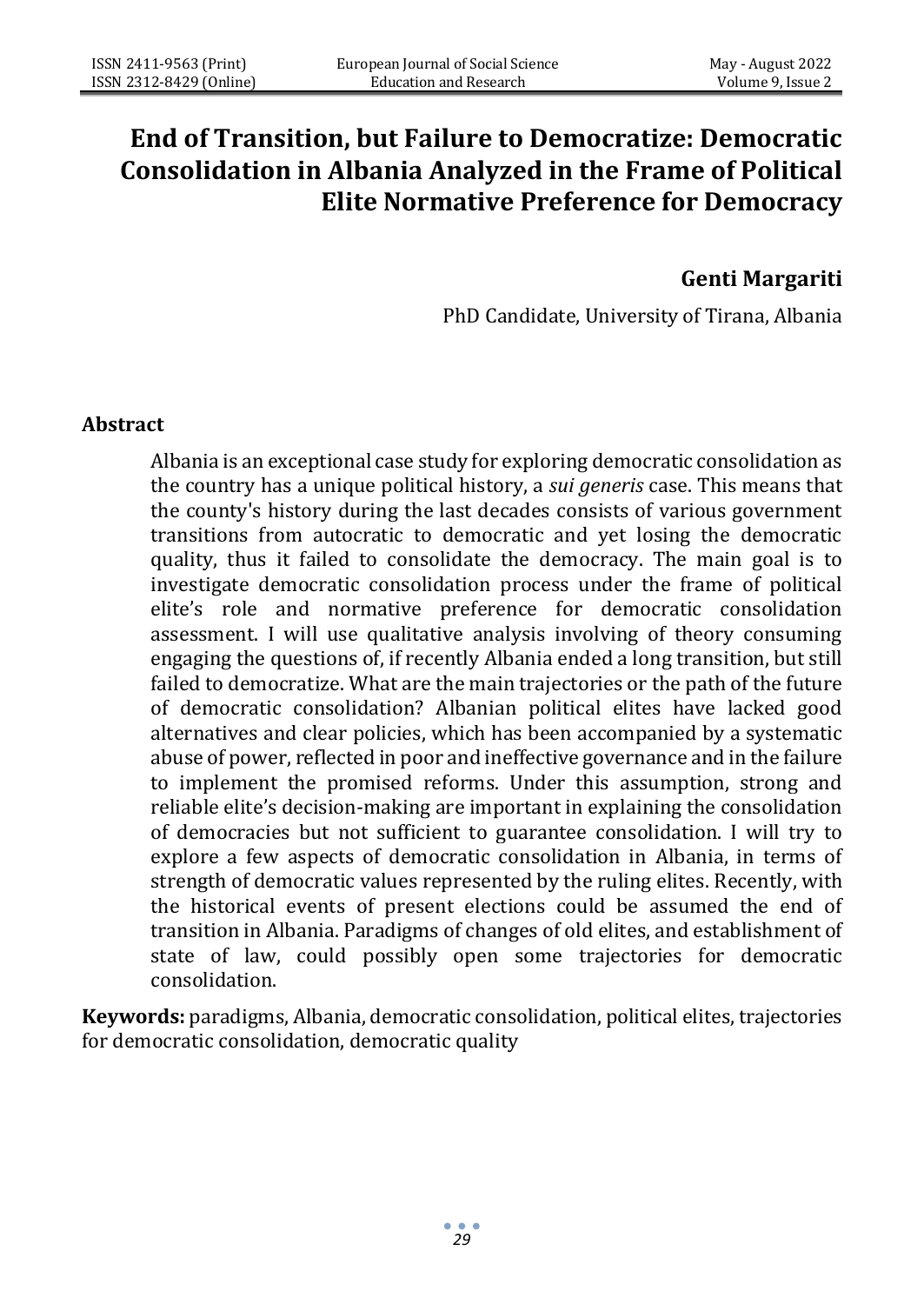# **Introduction**

# **Political Background**

With the end of communist era it started the point of a new era or a new agenda for Albania. These events started the transition agenda toward the democratization process, involving rebuilding of economy based on a new capitalist model, reshaping the mechanisms of financial model, new relations between government and the civil society, and the separation of the judiciary system from the control of the state. Anyhow, under these provisions of the economic and political reforms, did put on track the building up of political and financial relations with liberal democracies and financial institutions, considering them as a guarantor and instructor to successfully fulfill the required reforms (Lipset, S. M., & Lakin, J. M. 2004). With no previous democratic knowledge in building institutions and shaping civic society, total lack of political culture, due to an extreme impediment of the communist political regime, as well as no dissidents, Albania looked for partnerships with international countries and institutions to provide the vital help to a launch solid and safe transition to democracy. These instructions would had somehow provided the foundation and the expertise to guide the new political class and the society overall, to successfully and rapidly end the transition period (Fischer, J. Bernd. 2012).

In the west political arena and even at the academic level were many who believed that establishing and consolidating a democratic order would be something quite easy and fast, and that the dominating feature of the democratic consolidation such as rule of law, equality and freedom and market economy, under the frame of liberal doctrine, would quickly become features of any the societies in transition (Geoffrey Pridham, E. H. 1997). Embracing the western liberal doctrine was seen as a change in the boundaries of political culture in relation with the state-building process. Preliminary image of the post-communist transition was full with approximations of a quick and easy period of transition, and seemed to delivered a sense of euphoria even in academic research and studies (Carothers, 2002).

It proved, during the course of post-communist history, that these great hopes, were intended to fail and create a disillusion over many people in the Eastern bloc. It is wise to say that the predominant expectations and estimates about the post-communist transition have largely been constructed on the unexperienced supposition that democracy and capitalism are items for export and could easy be equally implemented, such as in Western democracies. It was believed that the transition process in these countries would not take long, to some degree a decade or less (Carothers, 2002). This was a generalized view, which considered that would be applied uniformly in all the post-communist region without taking in consideration the specific conditions and circumstances of each country. It dealt with the idea that certain countries that opened early the process were successfully in the implementation period and this could work both wise and would have the same effect in other countries as an easy process. Time and present experience demonstrated that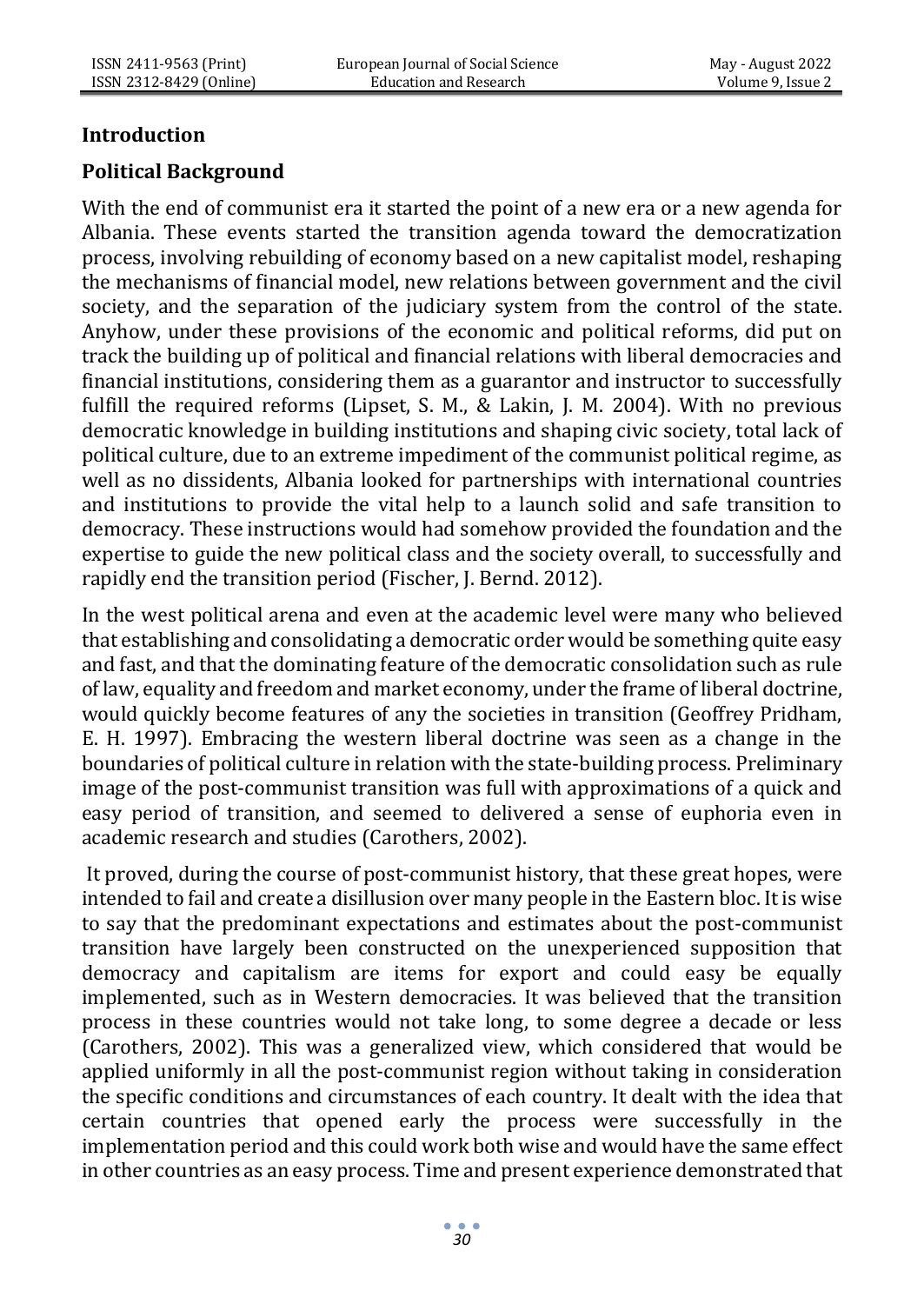none of these setups were held and implemented as desired (Carothers, 2002). The failure of these overwhelmed expectations, hopes and illusions has been confirmed as the democracy promoters, academics and researchers are giving a different approach in understanding what is wrong with the paradigm of transition. Why it doesn't apply equally as follow up process that should any country go through? On the realm of political analysis of the transition paradigm studies, most of its content rely on structuralist approach and preconditions of democracy, also free and fair elections, free market economy etc. (Diamond, L. 1993). Such process would almost resemble as a chart or manual of instructions to fulfill the paradigm. At first have a predisposition to adopt the approach that some alterations, mostly on an economic sphere, would facilitate the transition to free market economy, and would produce not only a free and steady market economy, but also an effective democracy. It seems at first glance that the role of state-building is undermined a bit as they focus on the trajectories of the path itself as a purely teleologic approach to the desired end, the desired and imagined trajectories toward democracy (Carothers 2002, 716). The process had proved to be more complex and the results in many countries have raised an ambiguity on the original overwhelmed belief.

Most of the focus that is based on the transition paradigm, above all put emphasis on a fulfillment of institutional structure through reforms such as judicial reform, parliamentarism and the quality of political discourse, civil society emancipation and engagement, independent media and its role on public transparency as a guarantor of freedom of speech, political party development and its internal democracy also the process of leadership election base on meritocracy, electoral structure, independent and ethical electoral institutions(Krasniqi, A, Hackaj, A, 2013). Generally, it is observed that the paradigm did not uniformly gave the successful results in countries that experienced difficulties during transition. Only few countries out of many had a quick and smother transition mostly as an attribute to their preexisted liberal cultural heritage and early contact with market economy (Alexander, G. 2002*)*.

Also, Albania does fall on category of the difficult experiences during transition. Paradoxically, numerous experiments, intended to contribute at strengthening the state, have certainly resulted in weakening of the state itself and its institutional structure. On the account of some historical moments, especially during the civil unrest in 1997 the state has ended up losing its essential characteristics and did backslide to authoritarian regime (Krasniqi, A, Hackaj, A, 2013). At some point, international intervention did play a crucial role as a guarantor and facilitator in extinguishing the political discrepancies and soothing the situation for conduction to new elections. Since the Albanian post-communist society totally lacked provision of democratic and liberal contents in the frame of political culture, it mainly connected the quality of democracy and democratization process directly with the strength of capitalism or market economy (Biberaj, 1998). This puts a "thorn" on the paradigm of transition in the Albanian case. It is worth noting that consolidation of democracy is not necessarily directly link to economic prosperity. But the Albanian episode,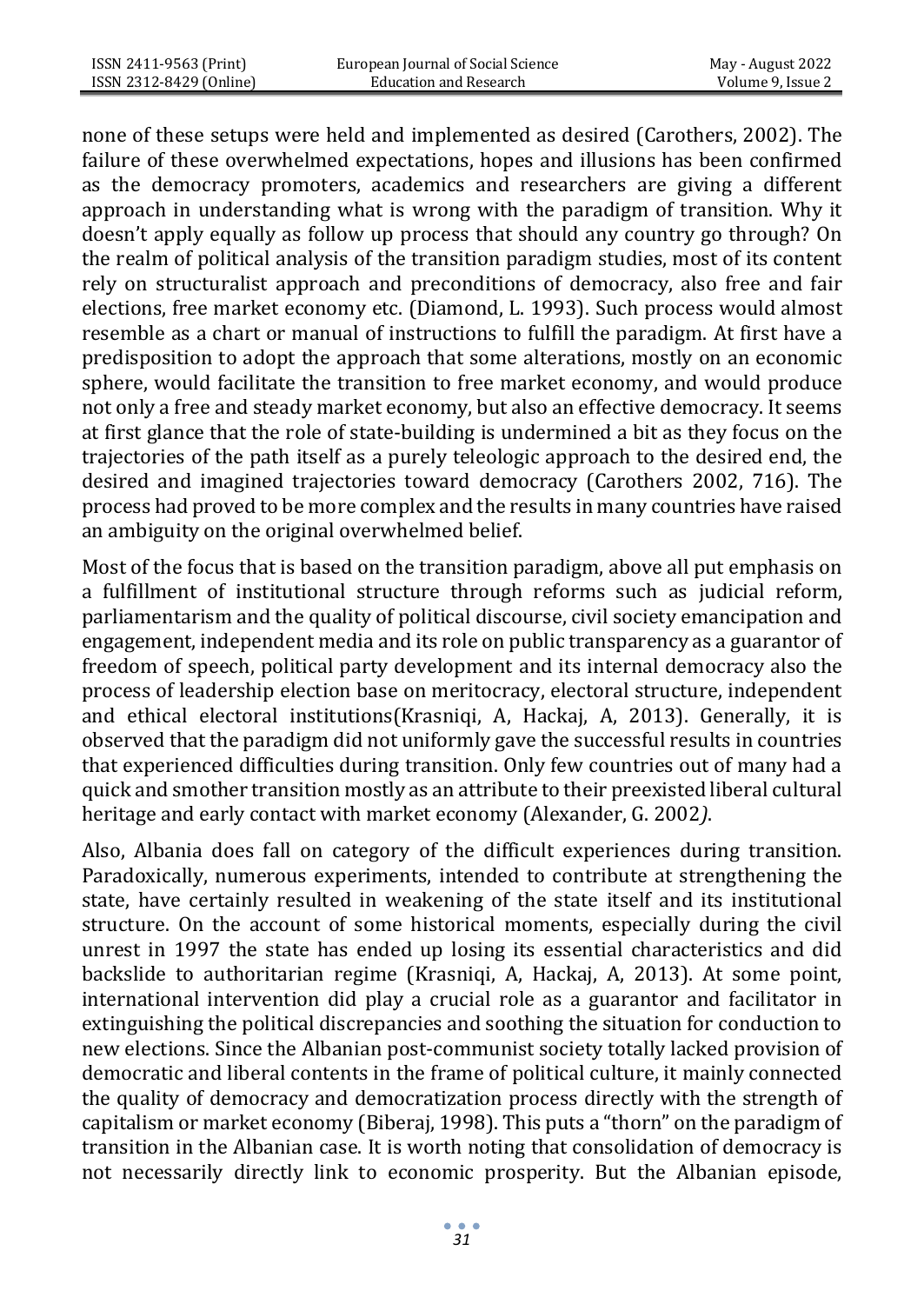challenges all possible theories and would encounter several troubling paradoxes in the context of these theories of political and economic transition (Krasniqi, A, Hackaj, A, 2013). This was a major downfall in the transition to democracy and market economy (Abrahams, C, Freed 2015).

#### **Purpose and research method**

Here I try to analyze thoroughly the problem of transition and its clarification as a syndrome of the political elites' mis-conceptual and dysfunctional politics. The main argument is that analysis and criticism of the political and social situation of this prolonged transition are addressed toward the political class as the main actor to blame for such failure. A corrupted economy and a criminalized society with an compulsion to serve the ruling class only fit the individual or small group interest ( Pareto 1935). This failure left enough room for some political leaders to create the model of party single leadership, an element that distorted the effectiveness and democratic functionality of political parties, capture of institutions, which freedom and independence were guaranteed by the constitution, thus damaging the foundation of a democratic state (Mair, P. 1997). This created among the population an apathy toward the narrow-minded political class, and a deep climate of mistrust and indifference to political debate, since no one believed in the ruling class or political elites. The fear of the idea of chaos and tragic breakdown of the political and economic system experienced before, did put the society overall and the international aid in reflecting on the idea of preserving the political elites as long they remain loyal somehow to the path of democratization. This is an undeniable fact that the political class is the most important actor in policy-making and in Albania, unlike all former communist countries, historical political leaders are political very active and in competition to consolidate power besides many critics from the civic society and also academic sphere. The political arena has been practically controlled by the same political unchanging actors.

Therefore, analysis of the problem should be focuses on the role of elites and leaderships normative preference for democracy. The struggle between the different political actors could be examined by looking into the continuous cycle of harsh rhetoric that would regularly change the power balance and created tensions in political discourse. This could be as a variable for analyzing the detrimental role of political elites and their normative preference for democracy.

# **Analysis result**

The ruling elites, and political actors, have not changed the harsh rhetoric, fragmentation, autocratic tendencies of party leadership and political exclusion have characterized the ruling elites during all these years of transition. Seen from this optics, the exercise of power in an individual manner is a notable feature of the behavior of the political elite. Due to this influence and usurpation we have attained the dysfunction of institutions and administration, which, in principle, are considered as independent units. This unilateral exercise of power has always produced constant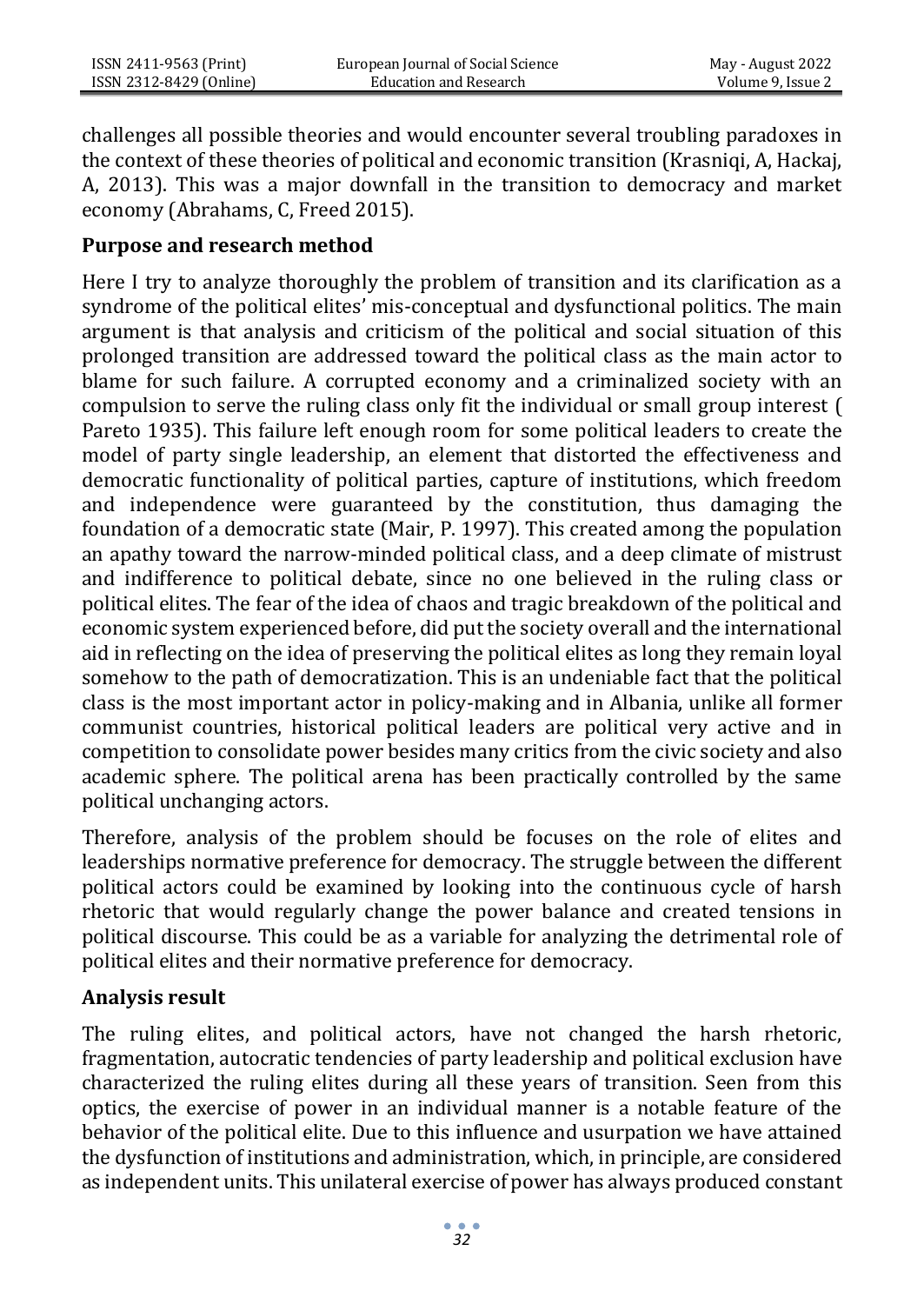clashes between the government and these institutions. The lack of a public opinion has created the possibility of abuse of power by the political class. The whole politics of this last decades have been loud, antagonistic, and accompanied by internal conflicts, as it has always been among political class leadership. It is led by the will of the leader to dominate over the rest of the group and who has different opinions from the leader, is hated ad expulsed, thus transforming political parties into formations controlled by an individual, who in order of personalizing political parties does everything to consolidate power.

During these 30 years of transition, the most important feature of the behavior of the political elite is the exercise of power in for personal gain. This is a feature, that continues to keep thriving its self and keep consolidation the use of the oppression in the exercise of power. This has produced always contested elections, controlled or marginalized institutions that could not function independently of party leadership politics. A real example of this is that, always, we have had a loud or violent winner in power, who has treated the political opponent as an enemy and not as a rival who has lost the electorate votes.

#### **Leadership's Normative Preference for Democracy**

Under this assumption, the political leadership decisions and actions govern the political outcomes during the phase of transition. Without neglecting the structural approach and political culture influence, the intention here is to show that the leaderships normative preference for democracy in the case of Albania is a major and predominant contributor that directly influence the outcome of transition and therefore the quality of democratic content in this process or shifts in regime outcomes. It is imperative to state here that under the hypothetical assumption of the absence of the international influence and pressure opposed to the Albanian leadership, the latest would have completely jeopardized the transition process, due their authoritarian mentality and propensities. Implication of this deduction, contributes more on the choice of the political actors' normative commitment to democracy, as an independent variable associated with the regime survival or regime changes. The political leadership significance set of normative decisions toward the path of transition, are determinant and compliant to the breakthrough phase and have been crucial for the democratization of society. Lack of compliance and the nondemocratic decisions complete by the political actors in the meantime from the period of state building process have resulted in a non-democratic status quo which has accompanied Albania, since the time of changes from past communist regime.

In Albania, from the time of state formation until today, the most important political actors have been more focused on their personal interests than common interests related to the democratization of the country. Mainwaring and Pérez-Liñán (2013), specified that democracies may consolidate when political leadership develops solid democratic norms and moderate policy preferences, but they may withdraw if crucial actors go back on from democratic commitments in order to gain political advantages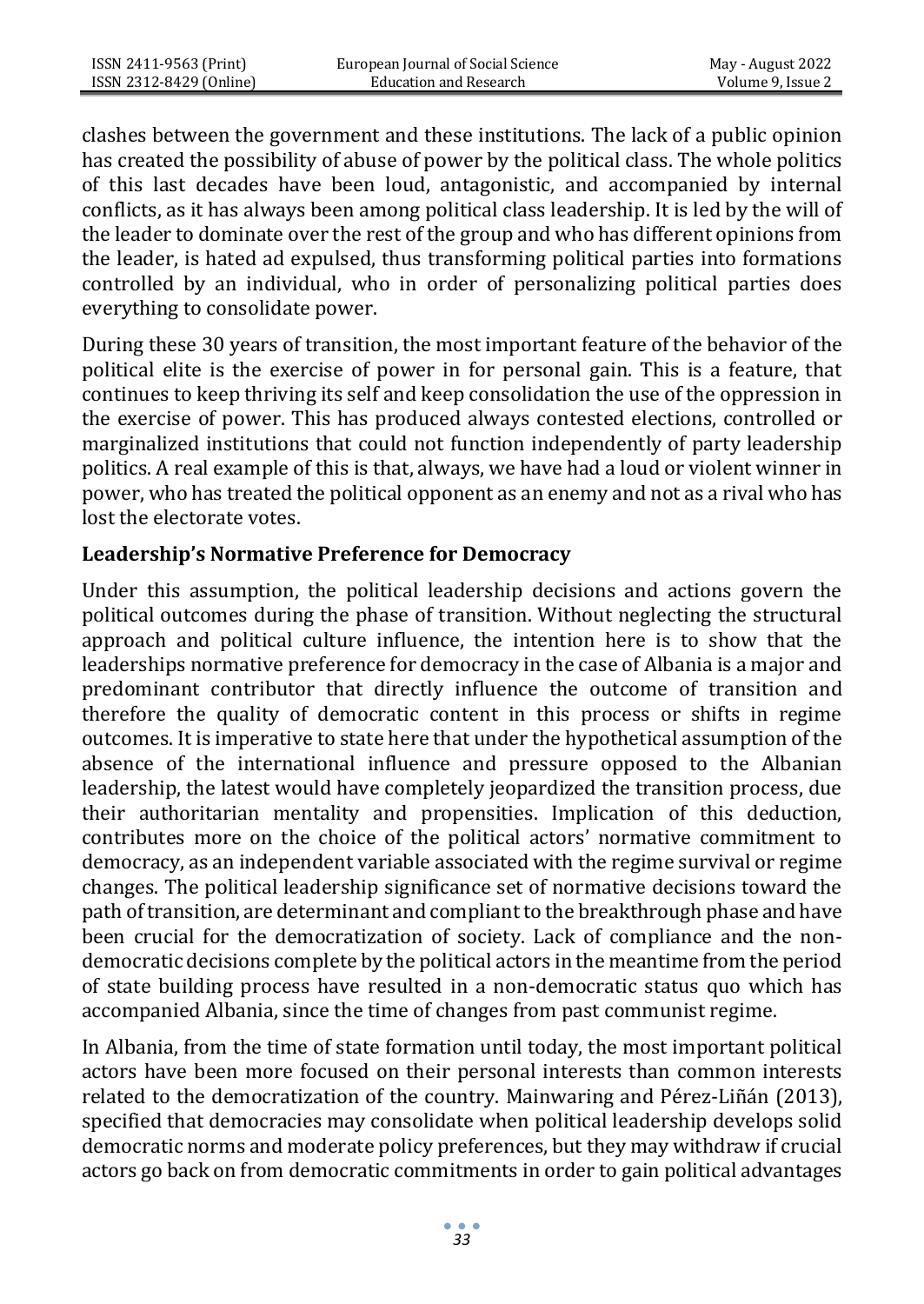for personal gain or short-term political solution of if they approach radical positions. Political actors with strong normative commitments to democracy could lose their role in political process if preferences for radical policy become viable and prevalent (Mainwaring & Pérez-Liñán, 2013). Therefore, the political culture could sustain more gain in formation of the democratic preferences of the political leadership in order not to obscure its persistent to the democratic orientation. The intention here is to emphasize the role that the different political actors have in the democratic creation of the main structure of a democratic regime and commitment to consolidation process. Here I would like to introduce Schmidt's argument that helps notion that the political actor's will and emphasis to normative preference for democracy is important in speeding up of the development of democratization because in absence of it could possible fail to finalize (Schmidt, 2012, 446).

Under the frame of political conduct and analysis of political actor performance profile, Mainwaring & Pérez-Liñán developed and assumed that the exhibition of any codes of to be fulfilled under the frame of preference for democracy. If any if those ten codes would fail to follow up or show certain ambiguity by the political actor, there are indicator of lacking background on the preference for democracy (Mainwaring & Pérez-Liñán, 2013, 116-117).

#### **Discussion**

Discussing these measures to define democratic standards, stating that they are important in order to determine whether Albania has finished the transition phase or not it is important also to see at the degree of democratic freedom and constitution. The commitment to democracy is a complex system and the theory of leadership preference for democracy has its limitations in explaining the Albanian case. Also, elitist theories could be helpful in order to give a sounder definition of the elites' normative perception of democratic consolidation. On paper, and from legal point of view, this process seems to have come to an end (Alexander, G. 2002). Transition could be in the brink of its final steps, as constitution, election and most of legislation is regulated to be conform and compact with EU legislation. But this, as mentioned above could not predict the radical preferences of key ruling elite outbreaking the political domain. If it is assumed that transition is over, the next logical question is: why did not Albania reach democratic consolidation? What are the new paradigms for democratic consolidation?

Also, Juan J. Linz and Alfred Stepan's theory of democratic consolidation could be another attempt to answer why Albania was not able to reach democratic consolidation. It will also contain the restrictions of democratic consolidation in Albania which appears to be in a continuous struggle with difficulty for democratization as there is a continuous cycle of abusive power use, the revival of authoritarianism, and yet revival of premises for consolidation of democracy. The theory could be able to identify the problems with the democratic consolidation process during decades of transition and give an answer to why the ruling political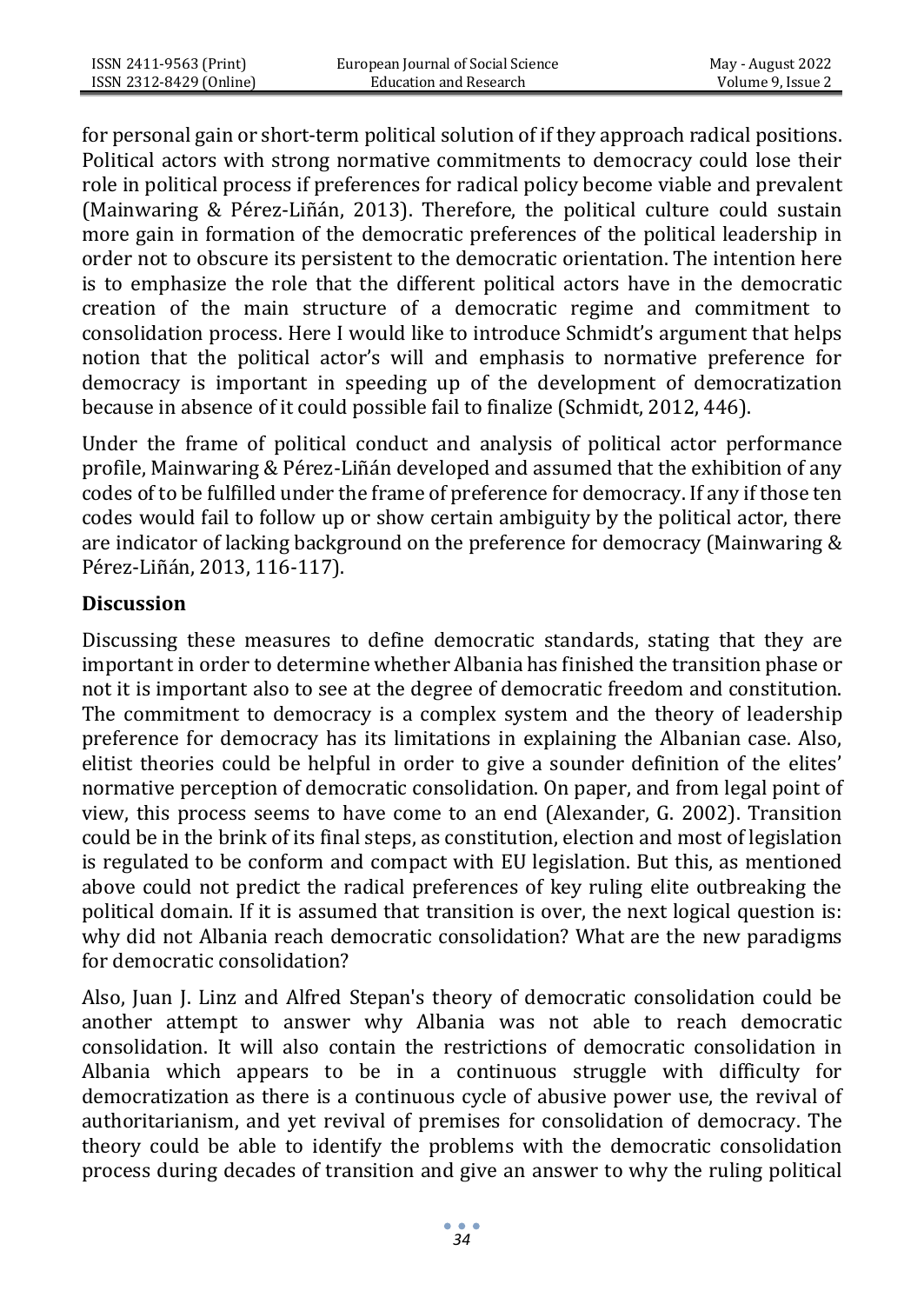elites collapse the system into a closed sequence of recycling itself and revert the process into authoritarianist tendencies. Also, Juan J. Linz & Alfred Stepan work has shown that it has already become self-evident in political science that economic society is a supporting condition for democratic consolidation. Also, in the elitist theories frame, it is assumed that when a society is not run by its best elite, it remains stuck in its development, also a society that fails to realize the institutional functioning and free elections and, through voting, to make the elite circulation. Another point of view is that if the elite is consumed on the political course it becomes obvious that it is not possible to lead anymore, therefore it is inappropriate to stay in government (Burnham, J. 1941). That would explain the extension and the criteria of the legitimacy of the ruling class, and how it controls society in terms of how political elites circulate, employing free election or by revolution. This needs to be explained in terms of how is the political class is related to the democratic system and its principles and how these elites are connected or represent the state interests (Pareto, 1935).

#### **Conclusion**

Albania is an exceptional case study for exploring democratic consolidation that the county's history during the last decades consists of various government transitions from autocratic to democratic and yet losing the democratic quality and did not consolidate. The difficult transition period seems to be mainly chosen by the political class as a mean toward ends. The end goal of political elites evidently is to retain power as long as possible, considering the fact that the same elites have circulates the political sphere and transition path for more than 30 years, taken in account they many of them are extensions of the past totalitarian regime. This has reduced drastically civic trust in the political class and their legitimacy to rule. The employment of the up down model, pyramidal party control and the of and that of the rule of power in the circulation of the elite, made it possible for the functioning of the new political elite to begin the process of differentiation of the Albanian elite in the creation of an elite layer of professional politicians. The construction of the cult of the leader is a consequence of a political career not based in meritocracy. These phenomena shortened the incomings of the new elites in power, it diminished the model of meritocracy inside the party selection process of leadership and it reduced the civic society representation in political decisions. Establishing the model of power control and exercises of power did put Albanian democracy under the gray zone and according to Carothers, Th, (2002) is dominant-power politics state. Countries with this syndrome have limited but still real political space, political contestation by opposition groups, and at least most of the basic institutional forms of democracy (Carothers, 2002. P.11). Yet one political grouping, whether it is a movement, a party, an extended family, or a single leader that dominates the system in such a way that there appears to be little prospect of alternation of power in the foreseeable future (Carothers, 2002 p.12).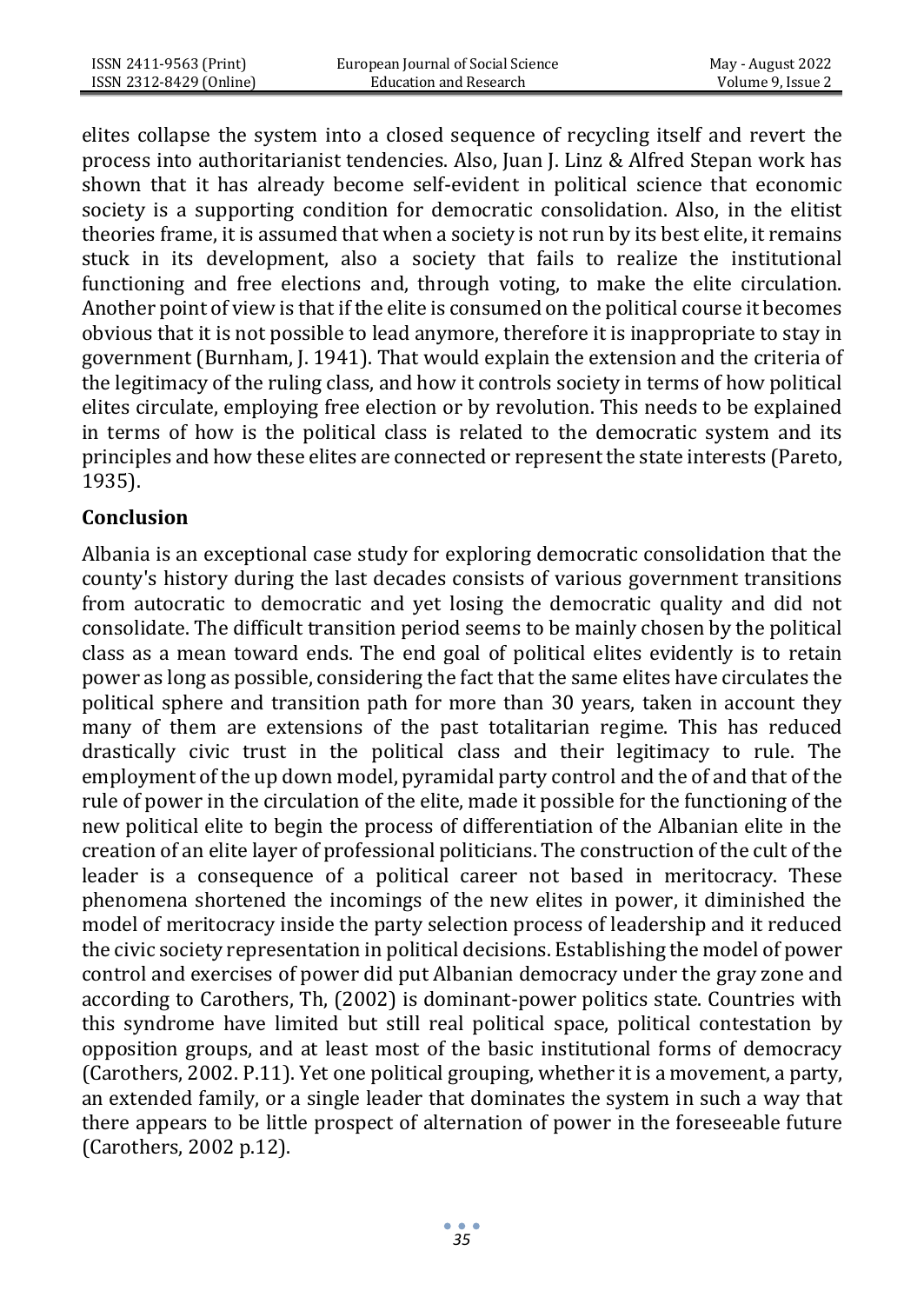Latest, is recoded a milestone event in history of Albanian transition, Socialist Party wins the third consecutive election and for the first time in three decades a strong historical leader is declared non-grata from U.S department with motivation of significative corruption and tentative to impede democracy in Albania. On the other hand, Albania is consolidating a judiciary reform that is under the strict inspection of foreign influence. Economic endeavors, in areas of road infrastructure, airports, ports, renewable energy, agriculture and tourism, seem to have a promising future and could probably boost the economy. Important is to mentioned that the new elect parliament is compound mostly form distinguished professionals, new politicians and also people that have a voice in civic society. Strategic partners and E.U commissioners have admitted that Albania is ready to open negotiations for ascending in E.U membership. Successful management of the pandemic has increased the confidence in the internal resources of healthcare system management, and strengthen the collaboration with European Union. At a glance it seems that Albania ended transition and now is on new phase, that of post-transition. This has opened real debates among analysts and public opinion, whether the notions stand true for Albania. Without doubt, from the perspective of political theory analysis, the country is either a fleckless democracy or a dominant-power politics state that time after time puts a good show during elections in order to convince the international strategic partners of fair and good quality of elections, vis a vi-better democracy.

I have shown above in the analysis of this work that different approaches on theoretical ground could not give a sound conclusion to the Albanian case more than the leadership preference for democracy. Its about time to check in the future the role of the ruling party and its leadership if the preference is for democracy and works for the progress of society toward the so long desired trajectory of consolidation of democracy in Albania.

# **References**

- [1] Alexander, G. (2002*). The sources of democratic consolidation*. Ithaca: Cornell University Press.
- [2] Biberaj, E. (1998). *Albania in Transition – The Rocky Road to Democracy.*  Westview Press.
- [3] Burnham, J. (1941). Managerial revolution. New York: John Day Co
- [4] Carothers, T. (2002). The End of The Transition Paradigm. *Journal of democracy,* 11-12.
- [5] Diamond, L. J. (1999). *Developing Democracy: Toward Consolidation*. Baltimore: Johns Hopkins University Press.
- [6] Fischer, J. Bernd. (2012) *"Shqipëria që prej vitit 1989: trashëgimia hoxhiste", në "Shqipëria në dhjetë vitet e ardhshme –vështrim drejt së ardhmes",* botim i AIIS, Tiranë,